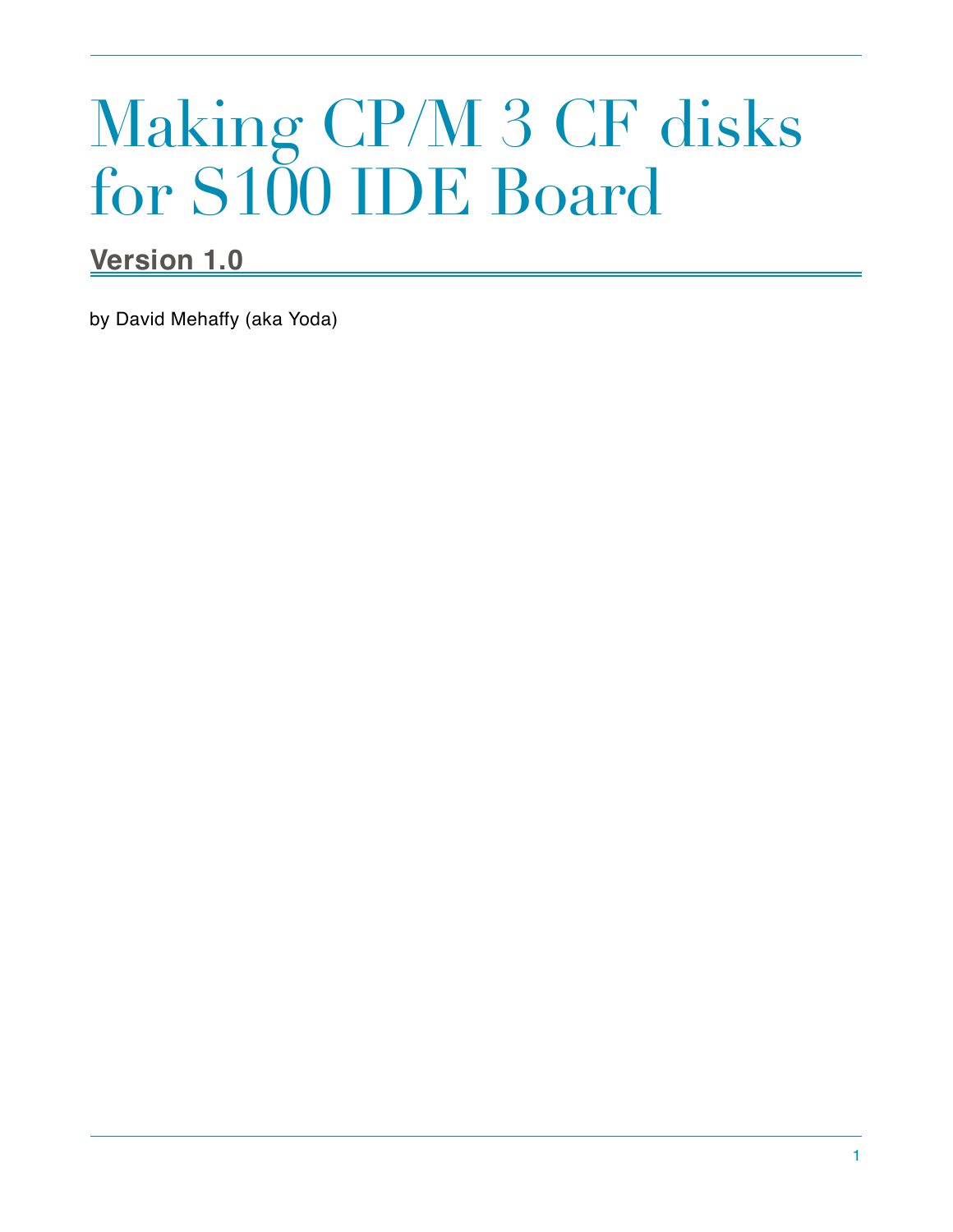# **Introduction**

This document is how to quickly get started making disk images for the S100 IDE Board so that CP/M 3 can be booted and ultimately customized and modified to meet the users needs. This is the 1st version and will focus on a set of "stock" images that can be further customized by adding files to the disk that user wishes to add.

I have provided all the necessary tools to customize the images and write them to a CF card.

I would also like to thank John Monahan for the original work on the S100 boards and the work on CP/M 3 for these boards. Also thanks to David Fry for working out the "noholes" wrlba routine which made the use of cpmtools practical.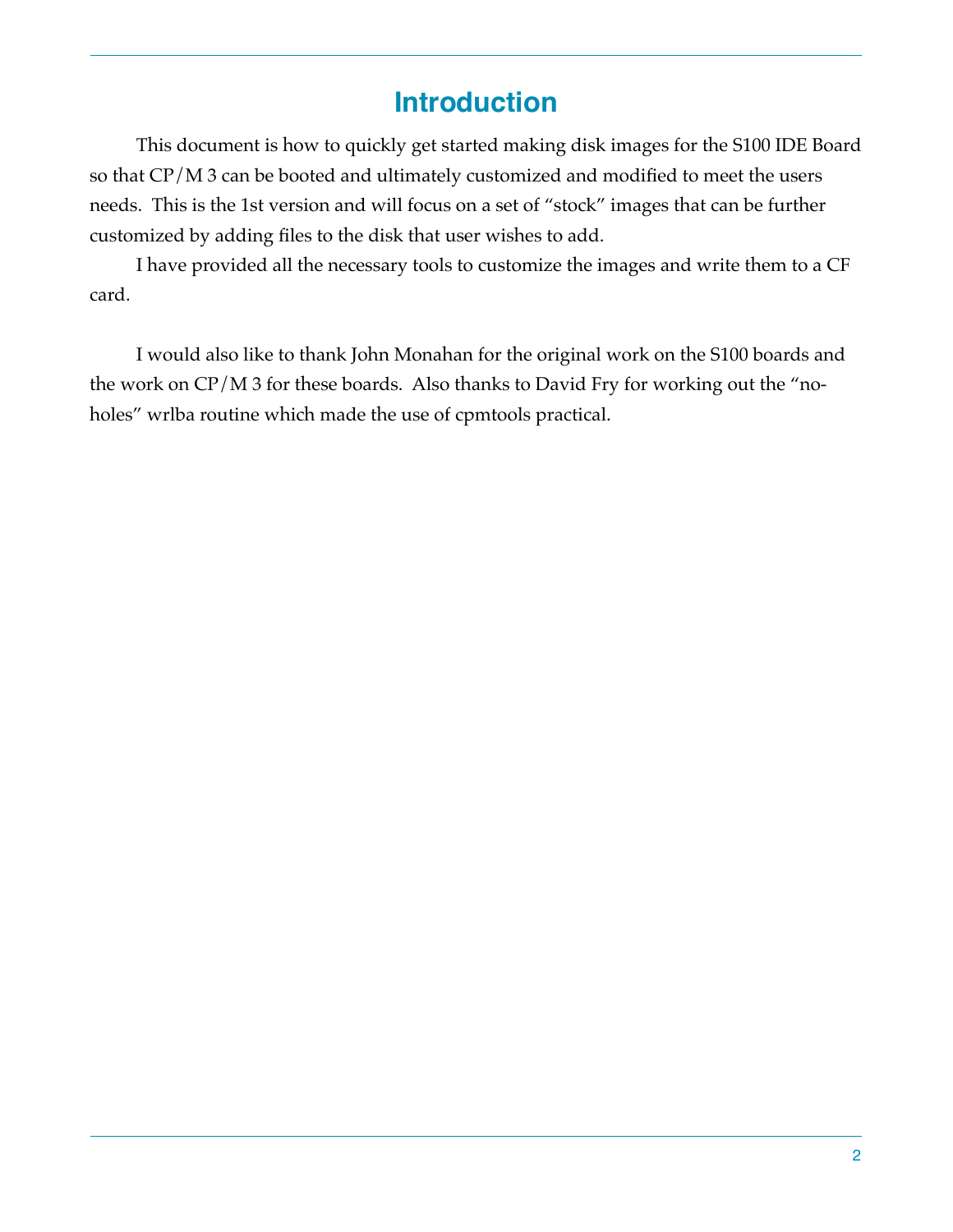### **How do I do this?**

I will give a quick tutorial of how to write a CF card with a CP/M 3 image. First we have a couple of tools to install first:

1. We need to install the cpmtools that are provided. Simply double click the compressed archive and extract the tools at  $C:\mathcal{C}$ 

2. Next you can install the Win32diskImage program - again choose a directory to install them like C:\WindiskImage

Now that we have the tools in place let's talk about the other files on the disk. There are several directories the most important is the Images directory. In this directory are 4 files:

cpm3-nonbanked-serial.img cpm3-banked-serial.img cpm3-nonbanked-prop.img cpm3-banked-prop.img

If you want to simply get up and started you can put your CF card into your card reader - Windows might ask you to format it - go ahead and do so as we need it to be mounted. We will overwrite the format anyways.

Next run the program Win32DiskImage (you may want to create a shortcut to the program). It should automatically find your CF card drive letter and them browse to the Images directory and select the type of system you want (banked or non banked) and whether the console is the prop console or serial port console (the serial port is defined at 19200 baud rate). Click on write and the image will be written to the CF card and then exit the program. **Be sure to eject the CF card from windows by selecting the drive and right clicking and select eject.** That is all there is to it!

Now lets say you want to customize the image with some extra files. Let's take the example where we want to add the files from the BASIC-FILES directory (this a group of Basic interpreters/compilers) taken from<http://schorn.ch/altair.html>which is a good source of CP/M programs and the altairz80 simulator which is used to build the images which will be covered in version 2 of this project.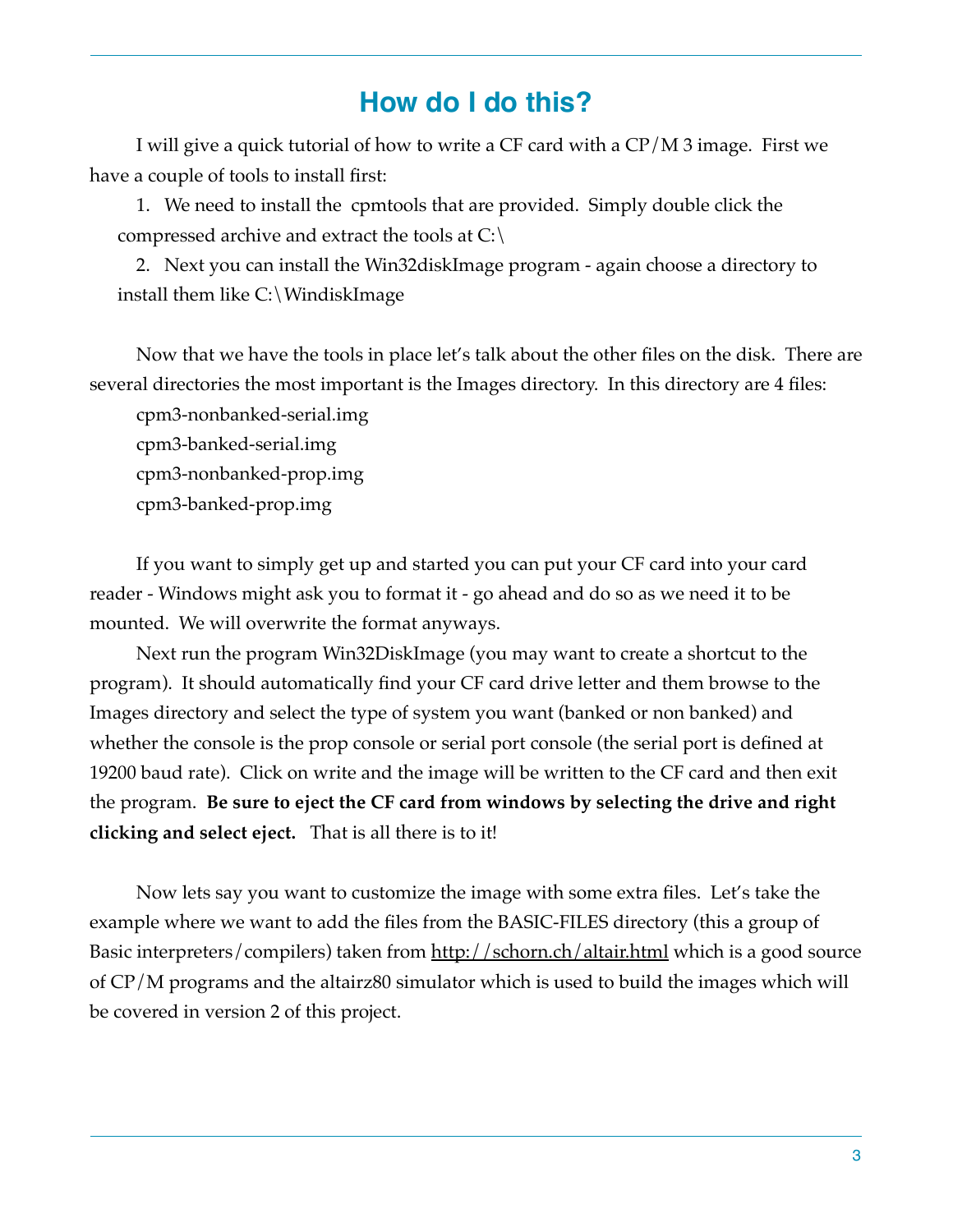First lets copy one of the images in the Images directory to say the windows desktop. We can do that by right clicking on one of the images selecting copy and then go to the desktop and right click paste.

Next let's click on the shortcut in the base directory called cpmtools Command Prompt. This will open a command window. We need to navigate to the users desktop  $(C:\text{Users}$ \<username>\Desktop.

Next let's see what is in the current image. By typing **cpmls -f s100ide <our image name>** where <our image name is the name of the image we pasted on the desktop>. This will list all the files that are in the CP/M filesystem image.

Now let's say we had extracted the original archive on our desktop and we want to put all the BASIC-FILES in to user area 1 on the CP/M image disk we would do the following:

#### **cpmcp -f s100ide <our image file name> CPM3/BASIC-FILES/\*.\* 1:**

This will copy all the files that are in that directory to the user area 1 on the CP/M image disk. Now if we do a:

**cpmls -f s100ide <our image file name>** we will see all the previous files and the new files listed under user 1. We can now write this image to our CF card and use the files on our CP/M system.